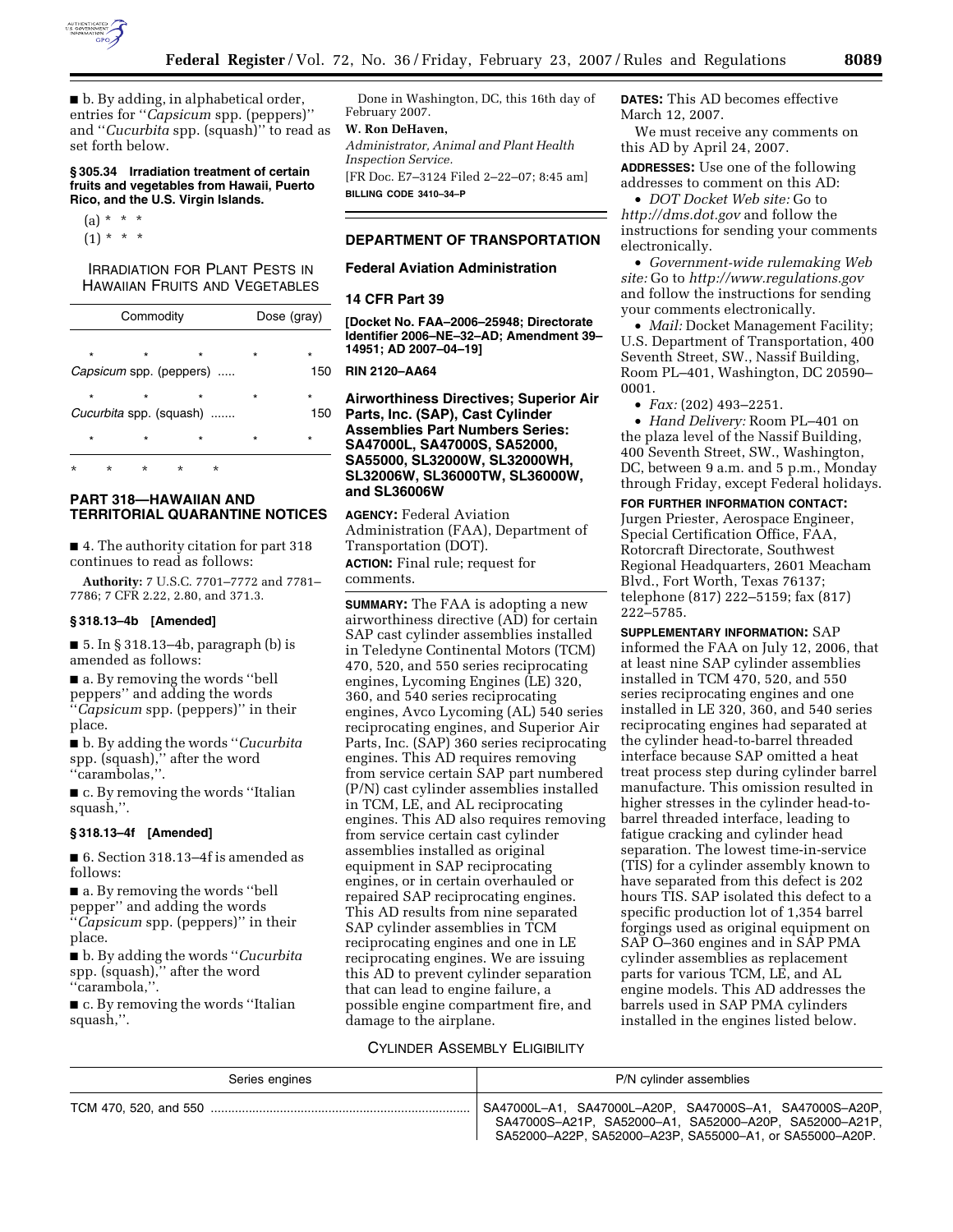## CYLINDER ASSEMBLY ELIGIBILITY—Continued

| Series engines | P/N cylinder assemblies                                                                                                                                                                                                                                                                     |
|----------------|---------------------------------------------------------------------------------------------------------------------------------------------------------------------------------------------------------------------------------------------------------------------------------------------|
|                | SL32000W-A1, SL32000W-A20P, SL32000W-A21P, SL32000WH-<br>A1. SL32000WH-A20P. SL32006W-A1. SL32006W-A20P.<br>SL32006W-A21P, SL36000TW-A1, SL36000TW-A20P,<br>SL36000TW-A21P, SL36000TW-A22P, SL36000W-A1,<br>SL36000W-A20P. SL36000W-A21P. SL36006W-A1. SL36006W-<br>A20P. or SL36006W-A21P. |
| SAP 360        | SL36006W-A20P.                                                                                                                                                                                                                                                                              |

## **FAA's Determination and Requirements**  substantive verbal contact with FAA **of This AD**

The unsafe condition described previously is likely to exist or develop on other TCM 470, 520, and 550; LE 320, 360, and 540; AL 540, and SAP 360 series reciprocating engines of the same type design with SAP cast cylinder assemblies that have as original equipment, or have been overhauled or repaired using SAP part numbers listed in the table above. For that reason, we are issuing this AD to prevent cylinder separation which can lead to engine failure, a possible engine compartment fire, and damage to the airplane. This AD requires removing from service installed SAP cast cylinder assemblies listed in the table above, no later than 150 hours total TIS to preclude cylinder head fatigue failure and separation at the head-to-barrel threaded interface.

### **FAA's Determination of the Effective Date**

Since an unsafe condition exists that requires the immediate adoption of this AD, we have found that notice and opportunity for public comment before issuing this AD are impracticable, and that good cause exists for making this amendment effective in less than 30 days.

## **Comments Invited**

This AD is a final rule that involves requirements affecting flight safety and was not preceded by notice and an opportunity for public comment; however, we invite you to send us any written relevant data, views, or arguments regarding this AD. Send your comments to an address listed under **ADDRESSES**. Include ''AD Docket No. FAA–2006–25948; Directorate Identifier 2006–NE–32–AD'' in the subject line of your comments. We specifically invite comments on the overall regulatory, economic, environmental, and energy aspects of the rule that might suggest a need to modify it.

We will post all comments we receive, without change, to *http:// dms.dot.gov,* including any personal information you provide. We will also post a report summarizing each

personnel concerning this AD. Using the search function of the DMS Web site, anyone can find and read the comments in any of our dockets, including the name of the individual who sent the comment (or signed the comment on behalf of an association, business, labor union, etc.). You may review the DOT's complete Privacy Act Statement in the **Federal Register** published on April 11, 2000 (65 FR 19477–78) or you may visit *http://dms.dot.gov*.

### **Examining the AD Docket**

You may examine the docket that contains the AD, any comments received, and any final disposition in person at the Docket Management Facility between 9 a.m. and 5 p.m., Monday through Friday, except Federal holidays. The Docket Office (telephone (800) 647–5227) is located on the plaza level of the Department of Transportation Nassif Building at the street address stated in **ADDRESSES**. Comments will be available in the AD docket shortly after the DMS receives them.

# **Authority for This Rulemaking**

Title 49 of the United States Code specifies the FAA's authority to issue rules on aviation safety. Subtitle I, Section 106, describes the authority of the FAA Administrator. Subtitle VII, Aviation Programs, describes in more detail the scope of the Agency's authority.

We are issuing this rulemaking under the authority described in Subtitle VII, Part A, Subpart III, Section 44701, ''General requirements.'' Under that section, Congress charges the FAA with promoting safe flight of civil aircraft in air commerce by prescribing regulations for practices, methods, and procedures the Administrator finds necessary for safety in air commerce. This regulation is within the scope of that authority because it addresses an unsafe condition that is likely to exist or develop on products identified in this rulemaking action.

### **Regulatory Findings**

We have determined that this AD will not have federalism implications under Executive Order 13132. This AD will not have a substantial direct effect on the States, on the relationship between the national Government and the States, or on the distribution of power and responsibilities among the various levels of government.

*For the reasons discussed above, I certify that this AD:* 

1. Is not a ''significant regulatory action'' under Executive Order 12866;

2. Is not a ''significant rule'' under the DOT Regulatory Policies and Procedures (44 FR 11034, February 26, 1979); and

3. Will not have a significant economic impact, positive or negative, on a substantial number of small entities under the criteria of the Regulatory Flexibility Act.

We prepared a summary of the costs to comply with this AD and placed it in the AD Docket. You may get a copy of this summary at the address listed under **ADDRESSES**.

## **List of Subjects in 14 CFR Part 39**

Air transportation, Aircraft, Aviation safety, Safety.

### **Adoption of the Amendment**

■ Under the authority delegated to me by the Administrator, the Federal Aviation Administration amends part 39 of the Federal Aviation Regulations (14 CFR part 39) as follows:

## **PART 39—AIRWORTHINESS DIRECTIVES**

■ 1. The authority citation for part 39 continues to read as follows:

**Authority:** 49 U.S.C. 106(g), 40113, 44701.

#### **§ 39.13 [Amended]**

■ 2. The FAA amends § 39.13 by adding the following new airworthiness directive:

**2007–04–19 Superior Air Parts, Inc.:**  Amendment 39–14951. Docket No. FAA–2006–25948; Directorate Identifier 2006–NE–32–AD.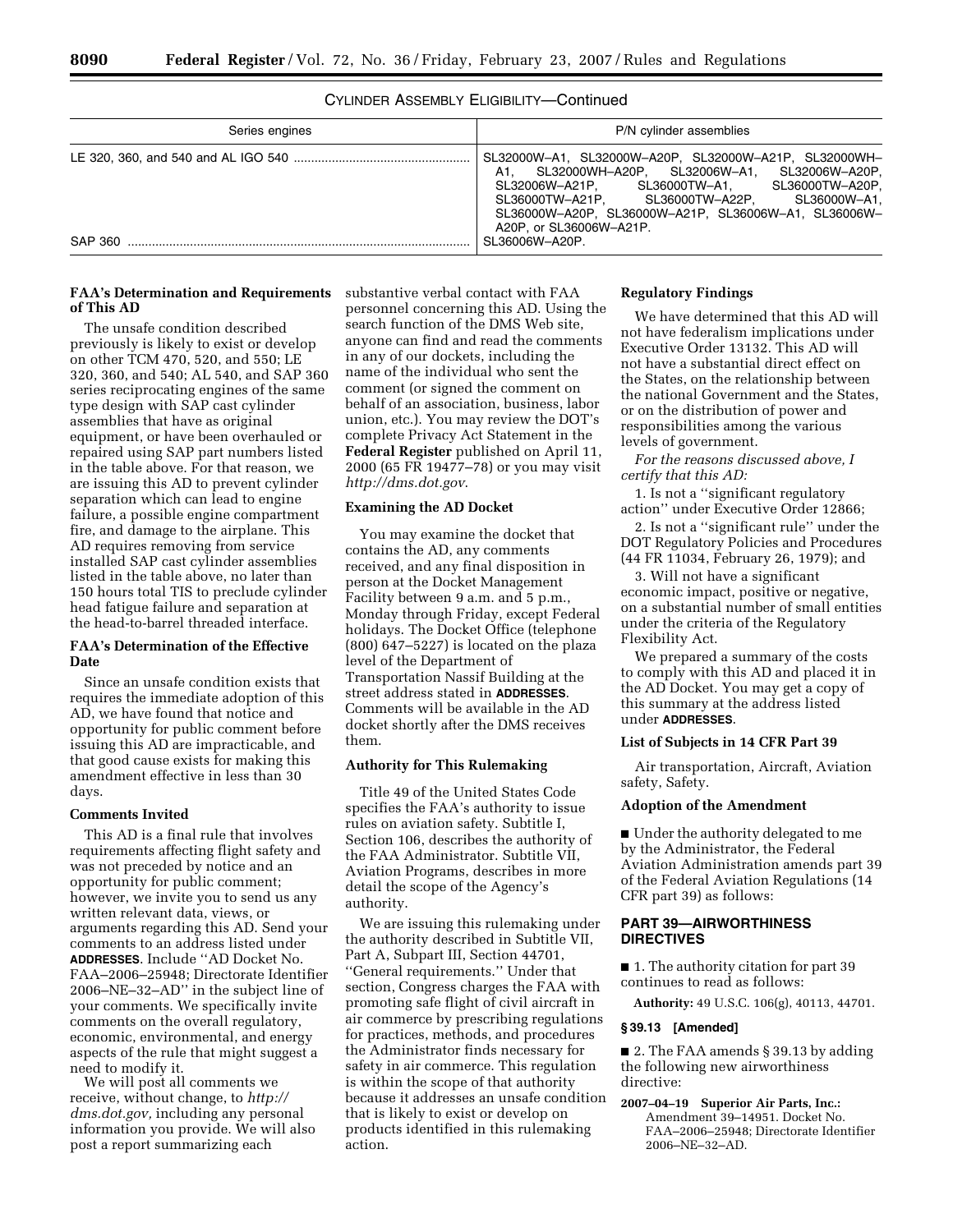#### **Effective Date**

(a) This airworthiness directive (AD) becomes effective March 12, 2007.

## **Affected ADs**

(b) None.

## Applicability

(c) This AD applies to Superior Air Parts, Inc. (SAP), cast cylinder assemblies, part numbers (P/Ns): SA47000L-A1, SA47000L-A20P, SA47000S-A1, SA47000S-A20P, SA47000S-A21P, SA52000-A1, SA52000-A20P, SA52000-A21P, SA52000-A22P, SA52000-A23P, SA55000-A1, SA55000-A20P installed in Teledyne Continental Motors (TCM) 470, 520, and 550 series

reciprocating engines. These P/N cylinder assemblies may be installed in the TCM engine models listed in the following Table 1.

# TABLE 1.-AFFECTED TELEDYNE **CONTINENTAL ENGINE MODELS**

| Engine model |                                                                                                          |
|--------------|----------------------------------------------------------------------------------------------------------|
|              | $0-470$ $\begin{vmatrix} -G, -K, -L, -M, -P, -R, -S, \\ -U. \end{vmatrix}$                               |
|              | $10-470$ $\begin{vmatrix} -6 & -D & -E & -F & -G & -H & -L \\ -M & -N & -P & -R & -S & -U \end{vmatrix}$ |
| IO-520       | -A, B, BA, C, CB, D, E, F, J,<br>K, L, M, BB, MB.                                                        |

## TABLE 1.-AFFECTED TELEDYNE CON-TINENTAL ENGINE MODELS-Continued

| Engine model           |                                                                                                                              |
|------------------------|------------------------------------------------------------------------------------------------------------------------------|
| TSIO-520<br>$IO-550$ . | -AF, B, BB, C, CE, D, DB,<br>E, EB, G, H, J, JB, K, KB,<br>L, LB, M, N, NB, P, R, T,<br>UB, VB, WB.<br>-A, B, C, D, E, F, L. |
|                        |                                                                                                                              |

These engine models are installed in, but not limited to, the aircraft models listed in the following Table 2:

## TABLE 2.-TELEDYNE CONTINENTAL MOTORS-RELATED AIRCRAFT MODELS

| Engine model | Aircraft manufacturer | Aircraft model designation |
|--------------|-----------------------|----------------------------|
|              |                       | J, K, M35.                 |
|              |                       | Navion.                    |
|              |                       | 310 G & H.                 |
|              |                       | 200 A, B, & C.             |
|              |                       | 210 & A.                   |
| IO-470-F     |                       | $14 - 19 - 3$ .            |
| IO-470-F     |                       | 185.                       |
|              |                       | Range Master.              |
|              |                       | B55 Baron.                 |
|              |                       | 500 A.                     |
|              |                       | N & P.                     |
|              |                       | G33.                       |
|              |                       | 210 B & C.                 |
|              |                       | 205.                       |
|              |                       | 310   & J.                 |
|              |                       | 310K, L, N, P, & Q.        |
|              |                       | 210 D, E, F, G, & H.       |
|              |                       | 206.                       |
|              |                       | P206.                      |
|              |                       | 200 D.                     |
|              |                       | 36 Bonanza.                |
|              |                       | A36.                       |
|              |                       | Range Master.              |
|              |                       | A36.                       |
|              |                       | S & V35, V35A, V35B.       |
|              |                       | C33 A.                     |
|              |                       | E33 A & C.                 |
|              |                       | F33 A & C.                 |
|              |                       | Range Master.              |
|              |                       | A36.                       |
|              |                       | V35B.                      |
|              |                       | F33 A.                     |
|              |                       | C55-E55 Baron.             |
|              |                       | 17-30 Viking.              |
|              |                       | A188-300 AG Truck.         |
|              |                       | 185.                       |
|              |                       | Exec 600.                  |
|              |                       | Pres 600.                  |
|              |                       | 207.                       |
|              |                       | U206.                      |
|              |                       | 17-30A.                    |
|              |                       | 210 K, L, M, N, & R.       |
|              |                       | 210N II.                   |
|              |                       | 210R.                      |
|              |                       | 310R.                      |
|              |                       | 310R.                      |
|              |                       | 310 Conversion.            |
|              |                       | A36.                       |
|              |                       | Foxstar.                   |
|              |                       | 58 Baron.                  |
|              |                       | 185/188 Conversion.        |
|              |                       | 310 Conversion.            |
|              |                       | 206/207 Conversion.        |
|              |                       | 210 Conversion.            |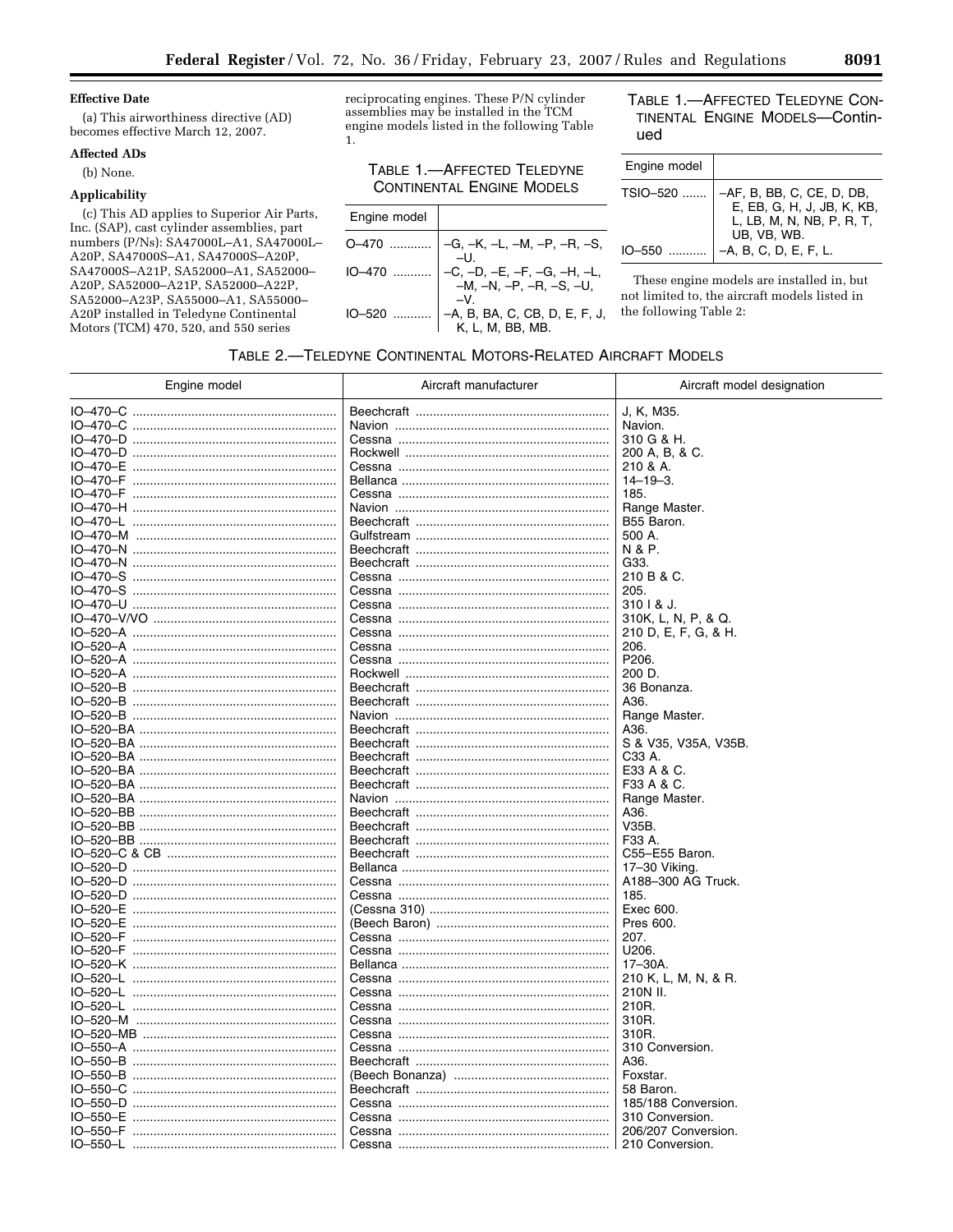| TABLE 2.-TELEDYNE CONTINENTAL MOTORS-RELATED AIRCRAFT MODELS-Continued |  |  |  |
|------------------------------------------------------------------------|--|--|--|
|------------------------------------------------------------------------|--|--|--|

| 310.<br>H35.<br>0–470–K …………………………………………………<br>$14 - 19 - 2$ .<br>0–470–K …………………………………………………<br>180 (230 HP).<br>0–470–L …………………………………………………<br>182.<br>180D.<br>310 B.<br>Navion.<br>188-230.<br>182.<br>180 E-J.<br>182.<br>182.<br>0–470–U …………………………………………………<br>0–470–U …………………………………………………<br>180 K.<br>P210N II.<br>320D, E & F.<br>T310-Q & R.<br>T310R.<br>PA-46-310 Malibu.<br>T210 F, G, & H.<br>TSIO-520-C<br>TU <sub>206</sub><br>TSIO-520-C<br>TP206.<br>58 Baron.<br>T210R.<br>P210R.<br>V35, V35A, V35B-TC.<br>402, A & B.<br>401, A & B.<br>335.<br>T207. | Engine model | Aircraft manufacturer | Aircraft model designation |
|-----------------------------------------------------------------------------------------------------------------------------------------------------------------------------------------------------------------------------------------------------------------------------------------------------------------------------------------------------------------------------------------------------------------------------------------------------------------------------------------------------------------------------------------------------------------------------|--------------|-----------------------|----------------------------|
|                                                                                                                                                                                                                                                                                                                                                                                                                                                                                                                                                                             |              |                       |                            |
|                                                                                                                                                                                                                                                                                                                                                                                                                                                                                                                                                                             |              |                       |                            |
|                                                                                                                                                                                                                                                                                                                                                                                                                                                                                                                                                                             |              |                       |                            |
|                                                                                                                                                                                                                                                                                                                                                                                                                                                                                                                                                                             |              |                       |                            |
|                                                                                                                                                                                                                                                                                                                                                                                                                                                                                                                                                                             |              |                       |                            |
|                                                                                                                                                                                                                                                                                                                                                                                                                                                                                                                                                                             |              |                       |                            |
|                                                                                                                                                                                                                                                                                                                                                                                                                                                                                                                                                                             |              |                       |                            |
|                                                                                                                                                                                                                                                                                                                                                                                                                                                                                                                                                                             |              |                       |                            |
|                                                                                                                                                                                                                                                                                                                                                                                                                                                                                                                                                                             |              |                       |                            |
|                                                                                                                                                                                                                                                                                                                                                                                                                                                                                                                                                                             |              |                       |                            |
|                                                                                                                                                                                                                                                                                                                                                                                                                                                                                                                                                                             |              |                       |                            |
|                                                                                                                                                                                                                                                                                                                                                                                                                                                                                                                                                                             |              |                       |                            |
|                                                                                                                                                                                                                                                                                                                                                                                                                                                                                                                                                                             |              |                       |                            |
|                                                                                                                                                                                                                                                                                                                                                                                                                                                                                                                                                                             |              |                       |                            |
|                                                                                                                                                                                                                                                                                                                                                                                                                                                                                                                                                                             |              |                       |                            |
|                                                                                                                                                                                                                                                                                                                                                                                                                                                                                                                                                                             |              |                       |                            |
|                                                                                                                                                                                                                                                                                                                                                                                                                                                                                                                                                                             |              |                       |                            |
|                                                                                                                                                                                                                                                                                                                                                                                                                                                                                                                                                                             |              |                       |                            |
|                                                                                                                                                                                                                                                                                                                                                                                                                                                                                                                                                                             |              |                       |                            |
|                                                                                                                                                                                                                                                                                                                                                                                                                                                                                                                                                                             |              |                       |                            |
|                                                                                                                                                                                                                                                                                                                                                                                                                                                                                                                                                                             |              |                       |                            |
|                                                                                                                                                                                                                                                                                                                                                                                                                                                                                                                                                                             |              |                       |                            |
|                                                                                                                                                                                                                                                                                                                                                                                                                                                                                                                                                                             |              |                       |                            |
|                                                                                                                                                                                                                                                                                                                                                                                                                                                                                                                                                                             |              |                       |                            |
|                                                                                                                                                                                                                                                                                                                                                                                                                                                                                                                                                                             |              |                       |                            |
|                                                                                                                                                                                                                                                                                                                                                                                                                                                                                                                                                                             |              |                       |                            |
|                                                                                                                                                                                                                                                                                                                                                                                                                                                                                                                                                                             |              |                       |                            |
|                                                                                                                                                                                                                                                                                                                                                                                                                                                                                                                                                                             |              |                       |                            |
|                                                                                                                                                                                                                                                                                                                                                                                                                                                                                                                                                                             |              |                       |                            |
|                                                                                                                                                                                                                                                                                                                                                                                                                                                                                                                                                                             |              |                       |                            |
|                                                                                                                                                                                                                                                                                                                                                                                                                                                                                                                                                                             |              |                       | T210 J, K, & L.            |
| 210 J.                                                                                                                                                                                                                                                                                                                                                                                                                                                                                                                                                                      |              |                       |                            |
| 414.                                                                                                                                                                                                                                                                                                                                                                                                                                                                                                                                                                        |              |                       |                            |
| 340 Super Riley.<br>TSIO–520–J ……………………………………………                                                                                                                                                                                                                                                                                                                                                                                                                                                                                                                            |              |                       |                            |
| 58P Baron.                                                                                                                                                                                                                                                                                                                                                                                                                                                                                                                                                                  |              |                       |                            |
| 58TC Baron.                                                                                                                                                                                                                                                                                                                                                                                                                                                                                                                                                                 |              |                       |                            |
| T207.                                                                                                                                                                                                                                                                                                                                                                                                                                                                                                                                                                       |              |                       |                            |
| TU206.                                                                                                                                                                                                                                                                                                                                                                                                                                                                                                                                                                      |              |                       |                            |
| 414-II Chancellor.                                                                                                                                                                                                                                                                                                                                                                                                                                                                                                                                                          |              |                       |                            |
| 340.                                                                                                                                                                                                                                                                                                                                                                                                                                                                                                                                                                        |              |                       |                            |
| $414 - H$ .                                                                                                                                                                                                                                                                                                                                                                                                                                                                                                                                                                 |              |                       |                            |
| 340.                                                                                                                                                                                                                                                                                                                                                                                                                                                                                                                                                                        |              |                       |                            |
| TSIO-520-P<br>P210N.                                                                                                                                                                                                                                                                                                                                                                                                                                                                                                                                                        |              |                       |                            |
| T210 M.                                                                                                                                                                                                                                                                                                                                                                                                                                                                                                                                                                     |              |                       |                            |
| T210N II.                                                                                                                                                                                                                                                                                                                                                                                                                                                                                                                                                                   |              |                       |                            |
| T188C AG Husky.                                                                                                                                                                                                                                                                                                                                                                                                                                                                                                                                                             |              |                       |                            |
| A36TC Bonanza.                                                                                                                                                                                                                                                                                                                                                                                                                                                                                                                                                              |              |                       |                            |
| <b>B36TC.</b>                                                                                                                                                                                                                                                                                                                                                                                                                                                                                                                                                               |              |                       |                            |
| 402 C.                                                                                                                                                                                                                                                                                                                                                                                                                                                                                                                                                                      |              |                       |                            |
| 58P Baron.                                                                                                                                                                                                                                                                                                                                                                                                                                                                                                                                                                  |              |                       |                            |
| 58TC Baron.                                                                                                                                                                                                                                                                                                                                                                                                                                                                                                                                                                 |              |                       |                            |

This AD also applies to SAP, cast cylinder<br>assemblies, P/Ns SL32000W-A1, SL32000W-A20P, SL32000W-A21P, SL32000WH-A1, SL32000WH-A20P, SL32006W-A1, SL32006W-A20P, SL32006W-A21P, SL36000TW-A1, SL36000TW-A20P, SL36000TW-A21P, SL36000TW-A22P, SL36000W-A1, SL36000W-A20P, SL36000W-A21P, SL36006W-A1,<br>SL36006W-A20P, and SL36006W-A21P installed in Lycoming Engines (LE) 320, 360, and 540 series reciprocating engines and Avco Lycoming 540 series reciprocating engines. These P/N cylinder assemblies may be installed in the LE and AL engine models listed in the following Table 3.

TABLE 3.-AFFECTED LYCOMING EN-GINES AND AVCO LYCOMING ENGINE **MODELS** 

| Engine model                                                                                                                                       |                                                                                                |
|----------------------------------------------------------------------------------------------------------------------------------------------------|------------------------------------------------------------------------------------------------|
| 0-320<br>IO-320    −B, −D, −E.<br>$LIO-320$<br>$AIO-320$<br>AEIO-320<br>$O-360$<br>IO–360    –B, –L, –M.<br>LO-360    -A.<br>$AEIO-360$ $ -B. -H.$ | $-A, -B, -C, -D, -E, H.$<br>$-B1$<br>$-A. -B. -C.$<br>$-D. -E.$<br>-A. -B. -C. -D. -F. -G. -J. |

TABLE 3.-AFFECTED LYCOMING EN-GINES AND AVCO LYCOMING ENGINE MODELS-Continued

| Engine model |                                                                                                                                                                                                                                                                                                                                                      |
|--------------|------------------------------------------------------------------------------------------------------------------------------------------------------------------------------------------------------------------------------------------------------------------------------------------------------------------------------------------------------|
|              | $\begin{array}{c} \n\text{H}{O}\text{--}360 \dots \dots \dots \quad -C. \\ \text{H}{I}{O}\text{--}360 \dots \dots \dots \quad -B. \\ \text{O}-540 \dots \dots \dots \dots \quad -A, -B, -E, -F, -G, -H, -J. \\ \text{IO}-540 \dots \dots \dots \quad -A, -C, -D, -N, -T, -V, -W. \\ \text{A}E{I}{O}\text{--}540 \dots \dots \quad -D. \n\end{array}$ |

These engine models are installed in, but not limited to, the aircraft models listed in the following Table 4: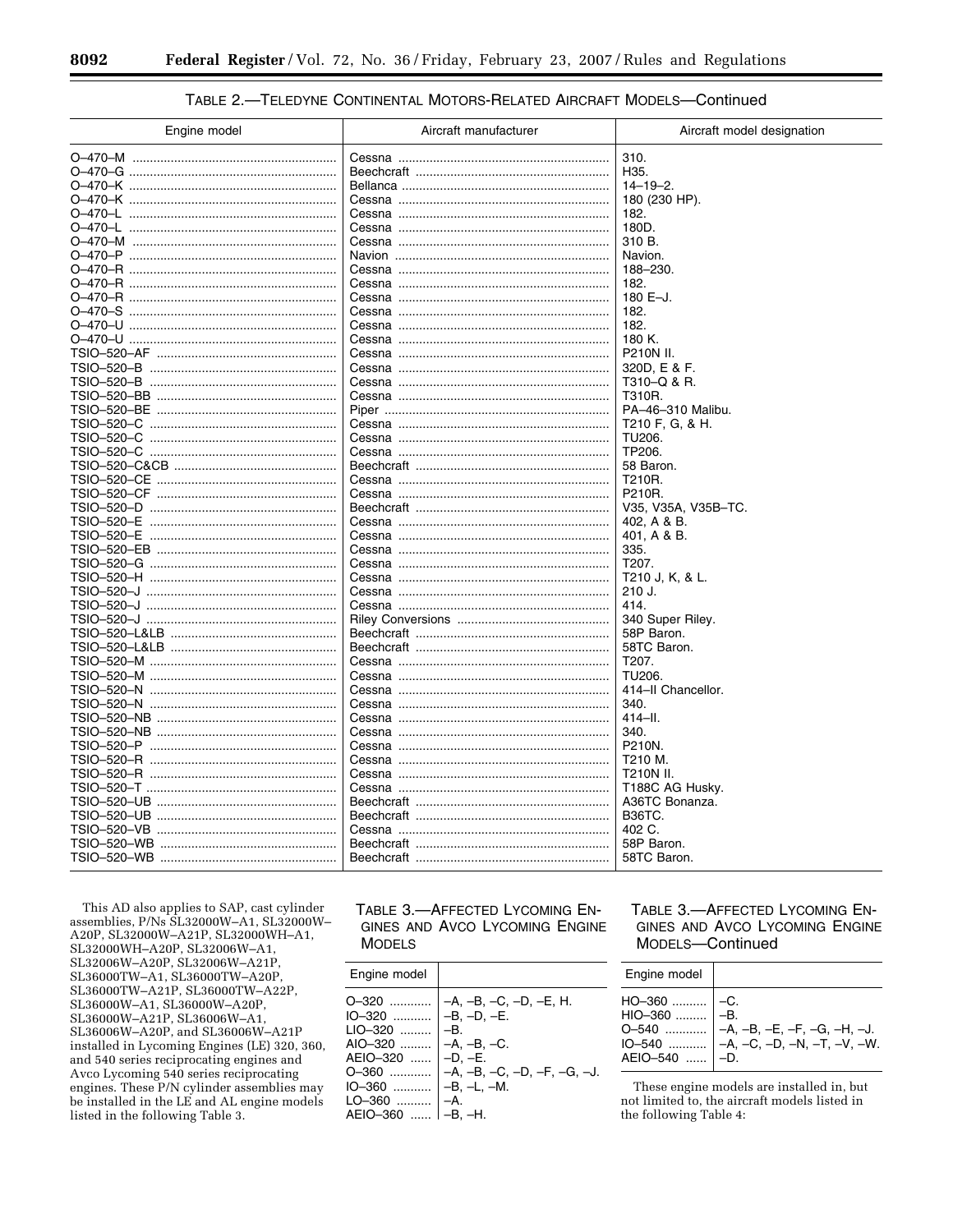# TABLE 4.- LYCOMING ENGINES AND AVCO LYCOMING-RELATED AIRCRAFT MODELS

| Engine model              | Aircraft manufacturer | Aircraft model designation                     |
|---------------------------|-----------------------|------------------------------------------------|
|                           |                       | Mark 20A.                                      |
|                           |                       | PA-23-150 Apache.                              |
|                           |                       | PA-22-150 Tri-Pacer.                           |
|                           |                       | PA-22S-150 Tri-Pacer.                          |
| O–320–A1A ……………………………………… |                       | PA-25 Pawnee.                                  |
|                           |                       | Doyn-Cessna 170,170A,170B.                     |
| O–320–A1A ……………………………………… |                       | Ranguel 1A-46.                                 |
| O–320–A1A ……………………………………… |                       | Flamingo SGP-M-222.                            |
| O–320–A1A ……………………………………… |                       | Scricciolo P-19.                               |
| O–320–A1A ……………………………………… |                       | Spring Bok.                                    |
| O–320–A1A ……………………………………… |                       | Mark 20A.                                      |
|                           |                       | PA-22-150 Tri-Pacer.<br>PA-22S-150 Tri-Pacer.  |
|                           |                       | PA-23 Apache.                                  |
|                           |                       | Doyn-Cessna 170,170A,170B.                     |
|                           |                       | Horizon (Gardan).                              |
|                           |                       | PA-22-150.                                     |
|                           |                       | PA-22S-150.                                    |
|                           |                       | Agriculture PA-18A-150.                        |
|                           |                       | Super Cub PA-18-150.                           |
| O–320–A2A ……………………………………… |                       | Caribbean PA-22-150.                           |
|                           |                       | PA-25 Pawnee.                                  |
|                           |                       | Colonial C1.                                   |
|                           |                       | Call Air Texas A-5, A-5T.                      |
| O–320–A2A ……………………………………… |                       | Rawdon T-1, T-15, T-15D.                       |
|                           |                       | Shinn 2150-A.                                  |
| O–320–A2A ……………………………………… |                       | Ranquel 1A-46.                                 |
|                           |                       | 1PD-5802.                                      |
|                           |                       | Gardan-Horizon (GY-80).                        |
|                           |                       | Falco F8L Series II, America.<br>Vipan MF1-10. |
|                           |                       | Autocrat SCRM-153.                             |
|                           |                       | 100.                                           |
|                           |                       | PA-22-150.                                     |
|                           |                       | PA-22S-150.                                    |
|                           |                       | Cherokee PA-28-150.                            |
|                           |                       | Super Cub PA-18-150.                           |
|                           |                       | Challenger 7GCA, 7GCB, 7KC.                    |
|                           |                       | Citabria 7GCAA, 7GCRC.                         |
|                           |                       | Agriculture 7GCBA.                             |
|                           |                       | Pup 150.                                       |
|                           |                       | Interstate S1B2.<br>$R - 22$ .                 |
|                           |                       | $R - 22$ .                                     |
|                           |                       | Kachina 2150a.                                 |
| O–320–A2C                 |                       | Cicare AG.                                     |
|                           |                       | Citabria 150 (7GCAA).                          |
|                           |                       | Citabria 150S (7GCBC).                         |
|                           |                       | Citabria 150S (7G(.HU).                        |
| O–320–A2F                 |                       | 177A.                                          |
|                           |                       | Apache PA-23.                                  |
|                           |                       | Doyn-Cessna 170, 170A, 170B.                   |
|                           |                       | Globe Special (Globe GC-1B).                   |
|                           |                       | Apache PA-23.                                  |
|                           |                       | Doyn-Cessna 170, 170A, 170B.                   |
|                           |                       | TSC 1A2.<br>Apache PA-23-160.                  |
|                           |                       | Doyn-Cessna 170, 170A, 170B.                   |
|                           |                       | Vipan MF1-10.                                  |
|                           |                       | Apache PA-23-160.                              |
|                           |                       | Doyn-Cessna 170, 170A, 170B.                   |
|                           |                       | PA-22-160.                                     |
|                           |                       | PA-22S-160.                                    |
|                           |                       | PA-22-160.                                     |
|                           |                       | PA-22S-160.                                    |
|                           |                       | Airedale D5-160.                               |
|                           |                       | Fuji F-200.                                    |
|                           |                       | Aerotec 122.                                   |
|                           |                       | R22-HP, Alpha, Beta.                           |
|                           |                       | $MX - 7 - 160.$                                |
|                           | Lycon.                |                                                |
|                           |                       | Apache PA-23-160.                              |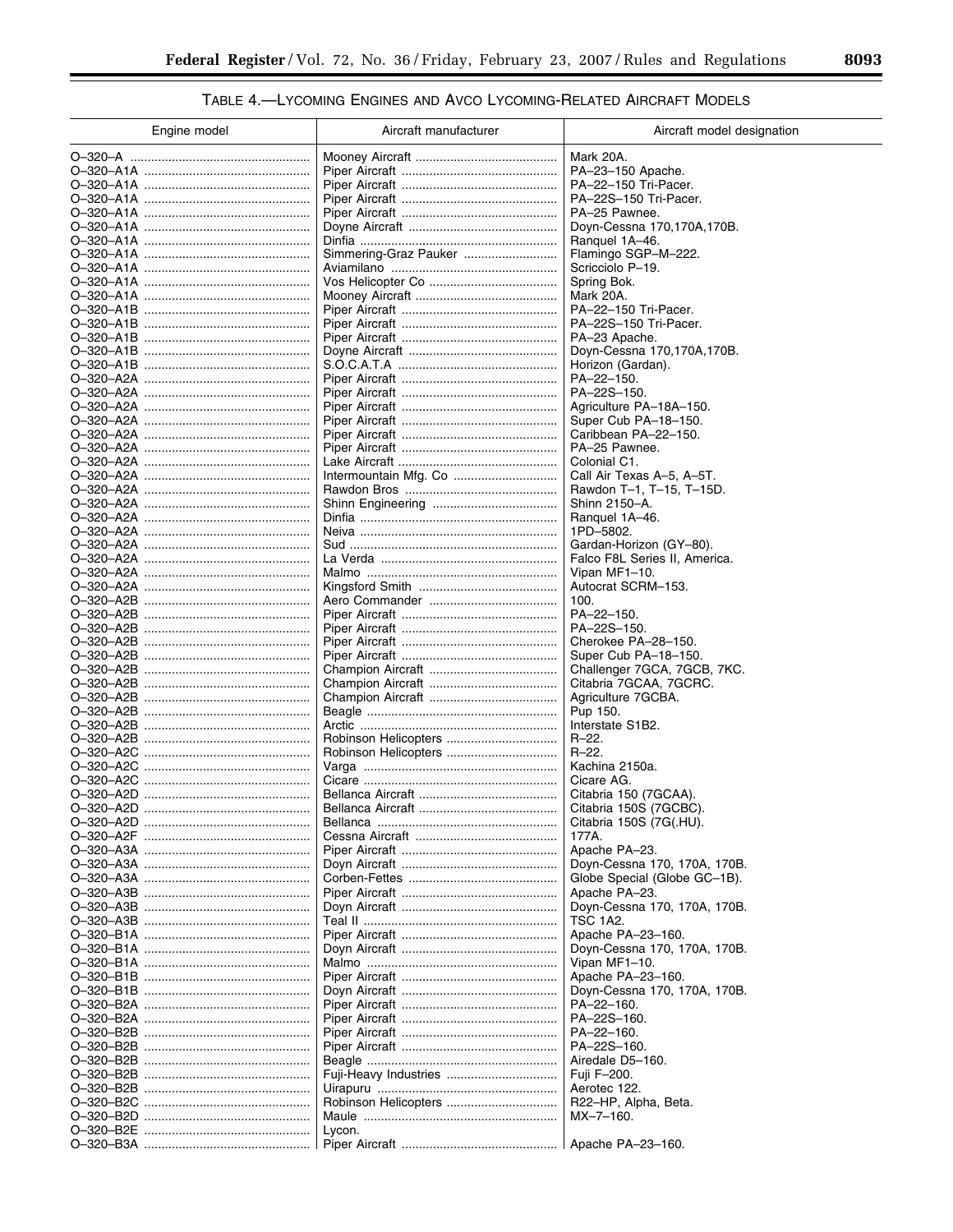$\equiv$ 

۲

# TABLE 4.- LYCOMING ENGINES AND AVCO LYCOMING-RELATED AIRCRAFT MODELS-Continued

| Engine model             | Aircraft manufacturer               | Aircraft model designation                   |
|--------------------------|-------------------------------------|----------------------------------------------|
|                          |                                     | Doyn-Cessna 170, 170A, 170B.                 |
|                          |                                     | PA-23-160 Apache.                            |
|                          |                                     | Doyn-Cessna 170, 170A, 170B.                 |
|                          |                                     | Gardan (GY8O-160).                           |
|                          |                                     | Apache PA-23-160.                            |
|                          |                                     | Rayjay (Apache).<br>Apache PA-23-160.        |
|                          |                                     | Apache PA-23-160.                            |
|                          |                                     | Apache PA-23-160.                            |
|                          |                                     | Gardan (GY80).                               |
|                          |                                     | Speed Cancard.                               |
|                          |                                     | G115.                                        |
|                          |                                     | $GA-7.$                                      |
|                          |                                     | T67 Firefly.<br>Cherokee PA-28S-160.         |
|                          |                                     | Major DR400-140B.                            |
|                          |                                     | Chevalier DR-360, R-3140.                    |
|                          |                                     | Tampico TB9.                                 |
|                          |                                     | T67C Firefly.                                |
|                          |                                     | MD-3-160.                                    |
|                          |                                     | Petrel.                                      |
|                          |                                     | P66D Delta.                                  |
|                          |                                     | Pinguino.<br>Musketeer A23.                  |
|                          |                                     | Cherokee PA-28-160.                          |
|                          |                                     | Skyhawk 172 P.                               |
|                          |                                     | Cadet PA-28-161.                             |
|                          |                                     | Warrior II.                                  |
|                          |                                     | G115.                                        |
|                          | M.B.B (Messerschmitt-Boelkow-Blohm) | Monsun (BO-209-B).                           |
|                          |                                     | Monsun (BO-209-B).<br>Cherokee PA-28-140.    |
|                          |                                     | Cherokee PA-28-150.                          |
|                          |                                     | Major (DR-340).                              |
|                          |                                     | Sitar.                                       |
|                          |                                     | Bagheera (GY-100-135).                       |
|                          |                                     | Super Rallye (MS-886).                       |
|                          |                                     | Rallye Commodore (MS-892).                   |
|                          |                                     | $S - 202.$<br>Bravo (AS-202/15).             |
|                          |                                     | Oscar (P66B).                                |
|                          |                                     | Bucker (131 APM).                            |
|                          |                                     | Paulistina P-56.                             |
|                          |                                     | Koliber 150.                                 |
|                          |                                     | Musketeer (B19).                             |
|                          |                                     | Musketeer III (M-23111).                     |
|                          |                                     | Monsun (BO-209-B).<br>B <sub>19</sub> Sport. |
|                          |                                     | 177.                                         |
|                          |                                     | 172 I-M.                                     |
|                          |                                     | PA-28-151.                                   |
|                          |                                     | PA-28-140.                                   |
|                          |                                     | Cardinal (172.1, 177).                       |
|                          |                                     | Monsun (BO-209-B).                           |
|                          |                                     | Wassmer Pacific (WA-5 1).<br>AA5 Traveler.   |
|                          |                                     | AA5A Cheetah.                                |
|                          |                                     | B <sub>19</sub> Sport.                       |
|                          |                                     | Cherokee (140).                              |
|                          |                                     | Skyhawk 172 N.                               |
|                          |                                     | P-66C.                                       |
|                          |                                     | Kachina 2150.                                |
|                          |                                     | Twin Comanche (PA-30).                       |
|                          | Hi.                                 |                                              |
| IO-320-B1C<br>IO-320-B1C | Shear.<br>Wing.                     |                                              |
|                          |                                     | Aerostar.                                    |
|                          |                                     | Monsun (BO-209-C).                           |
|                          |                                     | Monsun (BO-209-C).                           |
|                          |                                     | KCAB.                                        |
|                          |                                     | Monsun (BO-209-C).                           |
|                          | Bellanca Aircraft.                  |                                              |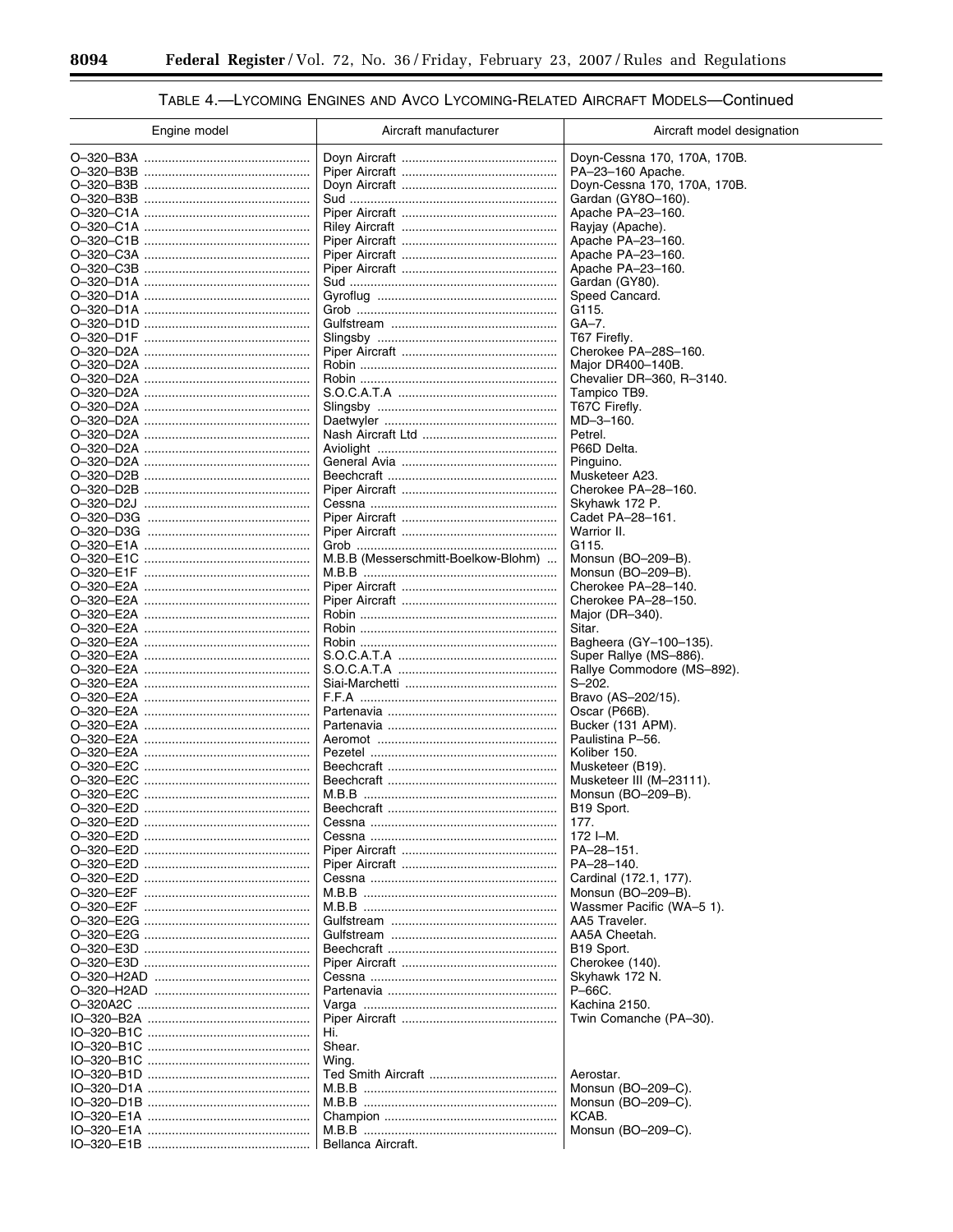# TABLE 4.- LYCOMING ENGINES AND AVCO LYCOMING-RELATED AIRCRAFT MODELS-Continued

| Engine model | Aircraft manufacturer         | Aircraft model designation           |
|--------------|-------------------------------|--------------------------------------|
|              |                               | 7 KCAB.                              |
|              |                               | Citabria.                            |
|              | Bellanca Aircraft.            |                                      |
|              |                               | PA-30 Comanche (2).                  |
|              |                               | Twin Comanche (PA-39).               |
|              |                               | Monsun (BO-209-C).                   |
|              |                               | T67M Firefly.                        |
|              | Hundustan Aeronautics Ltd     | $HT-2.$                              |
|              | Bellanca Aircraft.            |                                      |
|              | Champion Aircraft.            |                                      |
|              | Bellanca Aircraft.            |                                      |
|              |                               | Decathalon (8KCAB-CS).               |
|              | Bellanca Aircraft.            |                                      |
|              |                               | Decathalon (8KCAB).                  |
|              |                               | Riley Twin.                          |
|              |                               | Travel Air (95, B-95).               |
|              |                               | Comanche (PA-24).                    |
|              |                               | Call Air (A–6).                      |
|              |                               | Colonial (C-2, LA-4, 4A or 4P).      |
|              |                               | Doyn-Cessna (170B, 172, 172A, 172B). |
|              |                               | Mark "20B" (M-20B).                  |
|              |                               | Pawnee (Piper PA-25).                |
|              |                               | Ranguel (IA-51).                     |
|              |                               | (IPD-5901).                          |
|              |                               | $(N-591)$ .                          |
|              |                               | Super 4 (WA-50A).                    |
|              |                               | Sancy (WA-40).                       |
|              |                               | Baladou (WA-40).                     |
|              |                               | Pariou (WA-40).                      |
|              |                               | Gardan (GY-180).                     |
|              |                               | (207).                               |
|              |                               | Oscar $(P-66)$ .                     |
|              |                               | $(S-205)$ .                          |
|              |                               | Picchio (F-15-A).                    |
|              |                               | Safir (91-D).                        |
|              |                               | Vipan (MF-1OB).                      |
|              |                               | AB-180.                              |
|              |                               | Airedale (A-109).                    |
|              |                               | Drover (DHA-3MK3).                   |
|              |                               | Bushmaster (J5-6).                   |
|              | Aero Engine Service Ltd       | Victa $(R-2)$ .                      |
|              |                               | Tabago TB-10.                        |
|              |                               | Comanche (PA-24).                    |
|              |                               | Colonial (LA-4, 4A or 4P).           |
|              |                               | Doyn-Beech (Beech 95).               |
|              |                               | Master 21 (M-20E).                   |
|              |                               | Mark 20B, 20D, (M2OB, M2OC).         |
|              |                               | Mooney Statesman (M-20G).            |
|              |                               | Querandi (IA-45).                    |
|              |                               | (WA-50).                             |
|              |                               | Vipan (MFI-10).                      |
|              |                               | Skyhawk.                             |
|              |                               | Doyn-Piper PA-23-160.                |
|              |                               | Cardinal.                            |
|              |                               | Cardinal 177.                        |
|              |                               | TSC (1A3).                           |
|              | Aero Commander.               |                                      |
|              |                               | Duchess 76.                          |
|              |                               | Seminole (PA-44).                    |
|              |                               | Europa WA-52.                        |
|              | Aviat.                        |                                      |
|              | Husky.                        |                                      |
|              |                               | Regente (DR-253).                    |
|              |                               | Rallye Commodore (MS-893).           |
|              | Societe Aeronautique Normande | Mousquetaire (D-140).                |
|              |                               | Klemm (KI-1 07C).                    |
|              |                               | Oscar $(P-66)$ .                     |
|              |                               | Husky (D5-180) (J1-U).               |
|              |                               | Comanche PA-24.                      |
|              |                               | Cherokee C PA-28-180.                |
|              |                               | Master 21 (M-20D).                   |
|              |                               |                                      |
|              |                               | Mark 21 (M-20E).                     |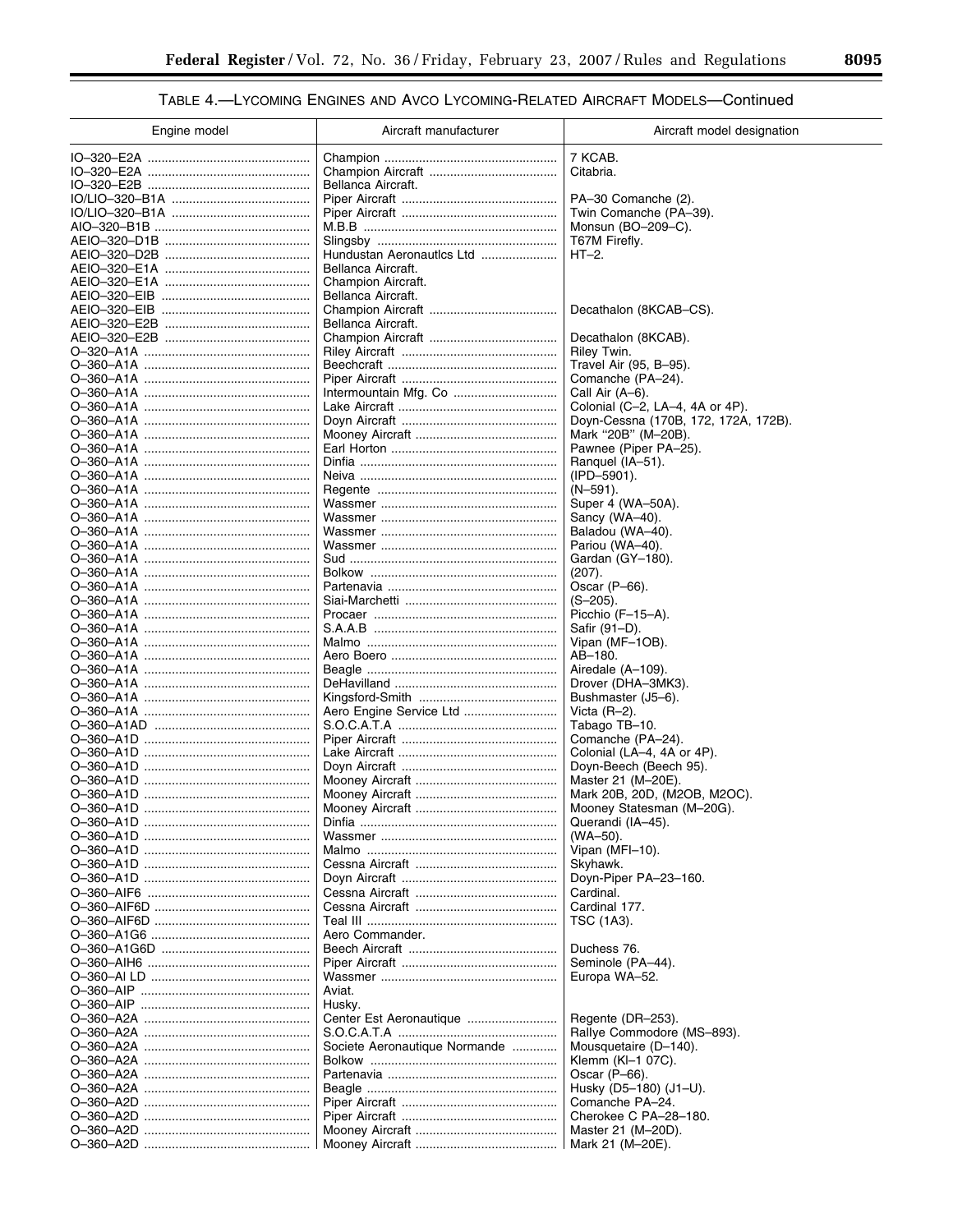$\equiv$ 

۲

# TABLE 4.- LYCOMING ENGINES AND AVCO LYCOMING-RELATED AIRCRAFT MODELS-Continued

| Engine model | Aircraft manufacturer         | Aircraft model designation                     |
|--------------|-------------------------------|------------------------------------------------|
|              | Std. Helicopter.              |                                                |
|              |                               | Lark (100).                                    |
|              |                               | Cardinal.                                      |
|              |                               | Sport.<br>$(M-23111)$ .                        |
|              | Societe Aeronautique Normande | Jodel $(D-140C)$ .                             |
|              |                               | Regent (DR400/180).                            |
|              |                               | Remorqueur (DR400/180R).                       |
|              |                               | R-3170.                                        |
|              |                               | Rallye 180GT.<br>Sportavia Sportsman (RS-180). |
|              |                               | NAC-1 Freelance.                               |
|              |                               | Petre.                                         |
|              |                               | TB-I0.                                         |
|              |                               | Aiglon $(R-I 180T)$ .                          |
|              |                               | Cherokee "D" PA-28-180.<br>Kachina.            |
|              |                               | Musketeer Custom III.                          |
|              |                               | Tiger.                                         |
|              |                               | Sundowner 180.                                 |
|              |                               | Archer II PA-28-18.                            |
|              |                               | PIK-23.<br>172 (Optional).                     |
|              |                               | Super Cub Conversion.                          |
|              |                               | Fuji FA-200.                                   |
|              |                               | SB7L.                                          |
|              |                               | Call Air (A-6).                                |
|              |                               | Scout (8GCBC-CS).<br>Star Rocket MX-7-180.     |
|              |                               | Husky $(A-1)$ .                                |
|              |                               | (269A).                                        |
|              |                               | (269A).                                        |
|              |                               | YHO-2HU Military.                              |
|              |                               | Scout 8GCBC FP.<br>MX-7-180A.                  |
|              |                               | Super Cub Conversion.                          |
|              |                               | Cutlass RG.                                    |
|              |                               | R <sub>22</sub> .                              |
|              |                               | Travel-Air (B-95A).                            |
|              |                               | Doyn-Piper PA-23-200.<br>Travel-Air (B-95B).   |
|              |                               | Doyn-Piper PA-23-200.                          |
|              |                               | FA-200.                                        |
|              |                               | See-Bee.                                       |
|              |                               | Arrow PA-28-180R.                              |
| IO-360-BIF   |                               | 75.<br>C.A.P. (10).                            |
|              |                               | Trainer.                                       |
|              |                               | Spector 42.                                    |
|              |                               | Trainer.                                       |
|              |                               | Duchess.                                       |
|              |                               | Seminole (PA-44).<br>Aerostar.                 |
|              |                               | Skyhawk C-172.                                 |
|              |                               | DA-40.                                         |
|              |                               | RV6, RV7, RV8.                                 |
|              |                               | 360.                                           |
|              |                               | Zim (Z-526-L).                                 |
|              | Great Lakes.                  | CAP-10.                                        |
|              |                               | $S-1S$ .                                       |
|              |                               | Super Decathalon (8KCAB-180).                  |
|              |                               | Super Decathalon.                              |
|              |                               | 269A.                                          |
|              |                               | 269A.<br>300C.                                 |
|              |                               | 300.                                           |
|              | Silvercraft.                  |                                                |
|              |                               | Military 269-A-1.                              |
|              |                               | 269A.                                          |
|              |                               | 269C, 300C.                                    |
|              |                               | 300C.                                          |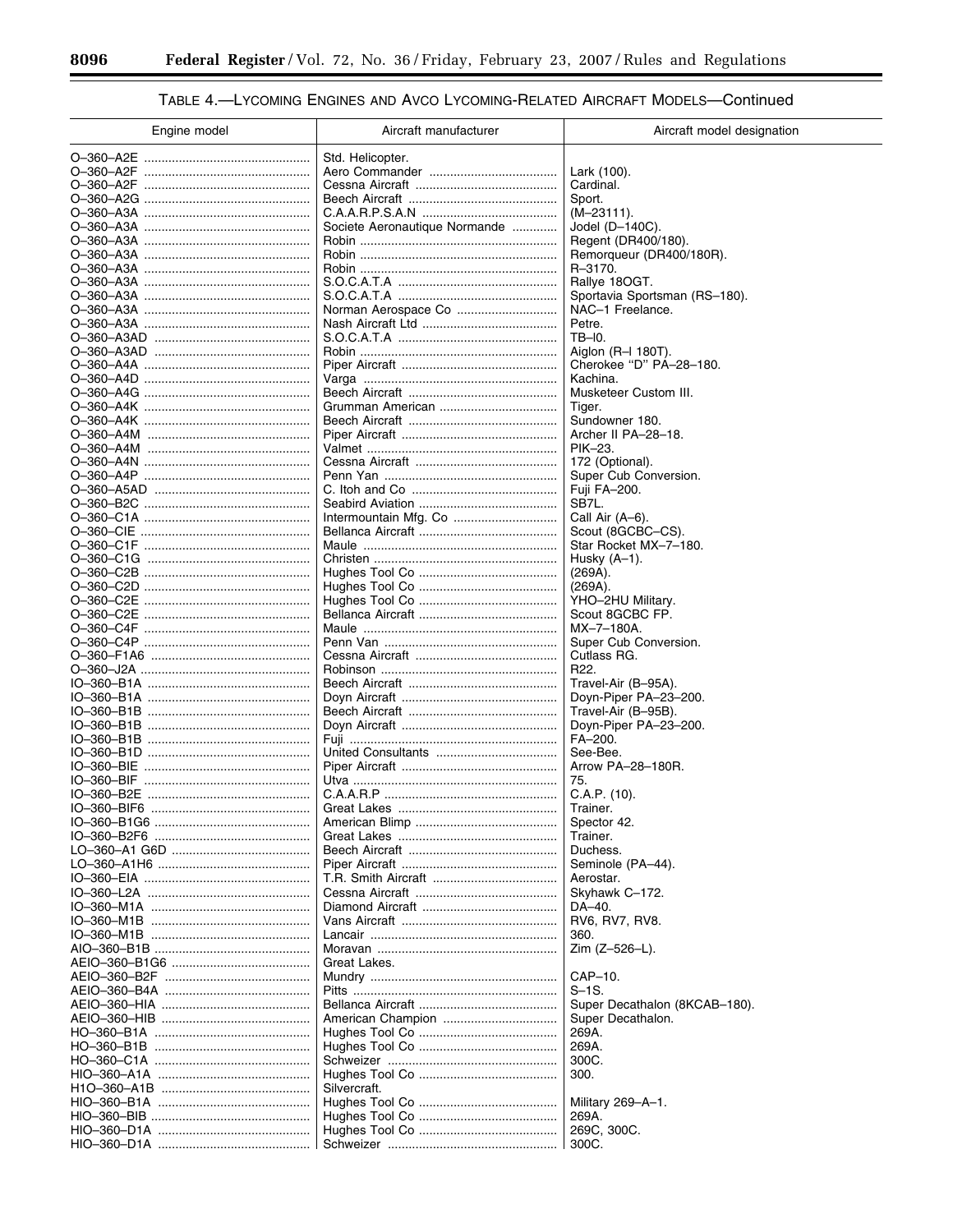# TABLE 4.- LYCOMING ENGINES AND AVCO LYCOMING-RELATED AIRCRAFT MODELS-Continued

| Engine model             | Aircraft manufacturer  | Aircraft model designation                         |
|--------------------------|------------------------|----------------------------------------------------|
|                          |                        | F28C.                                              |
|                          |                        | F28C.                                              |
|                          |                        | Faicon F28F.                                       |
|                          |                        | Shark 280FX.                                       |
|                          |                        | Sentine F28F-P.                                    |
|                          |                        | CB.                                                |
|                          |                        | SH-4 Helicopter.                                   |
|                          |                        | SH-3 Helicopter.                                   |
|                          |                        | $RF-1$ .                                           |
|                          |                        | Comanche PA-24-150.                                |
|                          |                        | Military H-250.<br>$YA-1.$                         |
|                          |                        | Aztec PA-23-250.                                   |
|                          |                        | Comanche PA-24-250.                                |
|                          |                        | Comanche PA-24-250.                                |
|                          |                        | FBA-2C.                                            |
|                          |                        | DO-28-B1.                                          |
|                          |                        | Aztec PA-23-250.                                   |
|                          |                        | Comanche PA-24-250.                                |
|                          |                        | Military Aztec U-1 1A.                             |
|                          |                        | DO-28.                                             |
|                          |                        | 500.                                               |
|                          |                        | Twin Courier 11-500, U-5.<br>Navy Aztec PA-23-250. |
|                          |                        | Apache PA-23-235.                                  |
|                          |                        | Cherokee PA-24-250.                                |
|                          |                        | Doyn-Piper PA-24-250.                              |
|                          |                        | WA-421.                                            |
|                          |                        | Pawnee PA-24-235.                                  |
|                          |                        | Cherokee PA-28-235.                                |
|                          |                        | Aztec PA-23-235.                                   |
|                          |                        | Call Air A-9.                                      |
|                          |                        | Rawdon T-I.                                        |
|                          |                        | Rallye 235CA.                                      |
|                          |                        | Pawnee PA-24-235.                                  |
| O-540-B4B5               |                        | Cherokee PA-28-235.<br>Corioca EMB-710.            |
| O-540-B4B5               |                        | Rallye 235GT.                                      |
|                          |                        | Rallye 235C.                                       |
|                          |                        | Star Racket MX-7-235.                              |
|                          |                        | Super Rocket M-6-235.                              |
| O-540-B4B5               |                        | Super Std. Racket M-7-235.                         |
| O-540-E4A5               |                        | Comanche PA-24-260.                                |
| O-540-E4A5<br>O-540-E4A5 |                        | Flamingo F-250.<br>SF-260, SF-208.                 |
|                          |                        | $BN-2.$                                            |
|                          |                        | Cherokee Six PA-32-260.                            |
|                          | Pilatus Britten-Norman | Islander BN-2A-26.                                 |
|                          | Pilatus Britten-Norman | Islander BN-2A-27.                                 |
|                          | Pilatus Britten-Norman | Islander II BN-2B-26.                              |
|                          | Pilatus Britten-Norman | Islander BN-2A-2 1.                                |
|                          | Pilatus Britten-Norman | Trislander BN-2A-Mark 111-2.                       |
|                          |                        | BS-12D1.                                           |
|                          |                        | $R - 44.$                                          |
|                          |                        | Pawnee PA-25-260.                                  |
|                          |                        | 260.                                               |
|                          |                        | Impanema "AG".<br>GA-200.                          |
|                          |                        | 260.                                               |
|                          |                        | Star Rocket MX-7-235.                              |
|                          |                        | Super Rocket M-6-235.                              |
|                          |                        | Super Std. Rocket M-7-235.                         |
|                          |                        | R-3000/235.                                        |
|                          |                        | Dakota PA-28-236.                                  |
|                          |                        | Skylane RG.                                        |
|                          |                        | Doyn-Piper PA-23-250.                              |
|                          |                        | Rocket-Cessna 310.                                 |
|                          |                        | DO-8-B 1.                                          |
|                          | Siai-Marchetti.        | Aztec B PA-23-250.                                 |
|                          |                        | Comanche PA-24-250.                                |
|                          |                        | Turbo-Rocket.                                      |
|                          |                        |                                                    |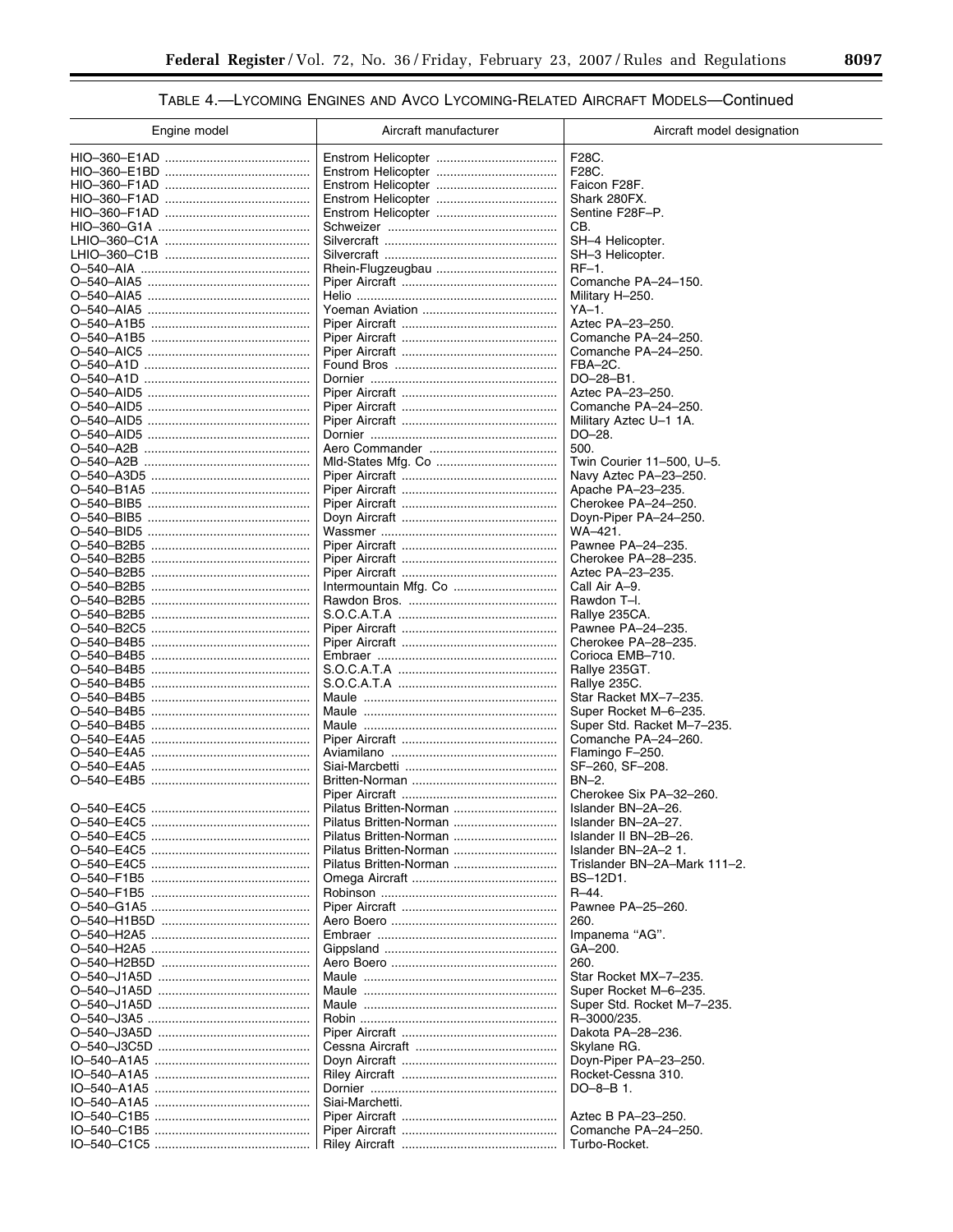## TABLE 4.—LYCOMING ENGINES AND AVCO LYCOMING-RELATED AIRCRAFT MODELS—Continued

| Engine model                | Aircraft manufacturer | Aircraft model designation |
|-----------------------------|-----------------------|----------------------------|
|                             |                       | Aztec C PA-23-250.         |
|                             |                       | Aztec F.                   |
|                             |                       | WA4-2 1.                   |
|                             |                       | HR 100/250.                |
|                             |                       | Aries T-250.               |
|                             |                       | Renegade 250.              |
|                             |                       | TB-20.                     |
|                             |                       | Trinidad TB-20.            |
|                             |                       | Comanche PA-24-260.        |
|                             |                       | SF-260.                    |
|                             |                       | CE-43 Guepard.             |
|                             |                       | $500 - E$ .                |
|                             |                       | $500 - U$ .                |
|                             |                       | $500 - S.$                 |
|                             |                       | $P - 300.$                 |
|                             |                       | Doyn-Piper PA-23-250.      |
|                             |                       | Turbo-Aztec.               |
|                             |                       | Heron Conversion.          |
|                             |                       | Aerostar 600.              |
|                             |                       | Centennial 100.            |
|                             |                       | Call Air 1AR821.           |
|                             |                       | IAR-822, IAR-826, IAR-823. |
|                             | Bellanca Aircraft.    |                            |
|                             |                       | Comanche 260.              |
|                             |                       | Model 114.                 |
|                             |                       | 1 14B.                     |
|                             |                       | 114.                       |
|                             |                       | Seawolf.                   |
|                             |                       | MX-7-235, MT-7-235, M7235. |
|                             |                       | Star Rocket MX-7-235.      |
|                             |                       | Super Rocket M-6-235.      |
|                             |                       | Super Std. Rocket M-7-235. |
|                             |                       | Power Glider.              |
|                             |                       | Skylane C-182.             |
|                             |                       | Pitts S-2S, S-2B.          |
|                             |                       | SF-260.                    |
| AEIO–540–D4A5 ………………………………… |                       | HPT-32.                    |
|                             |                       | Firefly T3A                |
|                             |                       | Zlin-50L                   |
|                             |                       | HPT-32.                    |
|                             |                       | Grob G, 1 15T Aero.        |

These engine models are known to be installed in the aircraft models listed in the following Table 5:

### TABLE 5.—SUPERIOR AIR PARTS, INC.-RELATED AIRCRAFT MODELS

| Engine model | Aircraft manufacturer | Aircraft model designation |
|--------------|-----------------------|----------------------------|
| O-360-A3A2   |                       | 7GCBC & 7GCAA              |

### **Unsafe Condition**

(d) This AD results from the discovery of nine separated SAP cylinder assemblies installed in TCM 470, 520, and 550 series reciprocating engines and one separated SAP cylinder assembly installed in LE 320, 360, and 540 series reciprocating engines. We are issuing this AD to prevent cylinder separation that can lead to engine failure, a possible engine compartment fire, and damage to the airplane.

## **Compliance**

(e) You are responsible for having the actions required by this AD performed within

the compliance times specified unless the actions have already been done.

#### **Determining Which Cast Cylinder Assemblies Are Installed**

(f) If aircraft engine records do not list the P/N of the cylinder installed during engine overhaul or repair, visually inspect the cylinders. The affected SAP cylinder head flanges are marked: SA47000L–A1, SA47000L–A20P, SA47000S–A1, SA47000S– A20P, SA47000S–A21P, SA52000–A1, SA52000–A20P, SA52000–A21P, SA52000– A22P, SA52000–A23P, SA55000–A1, or SA55000–A20P or SL32000W–A1, SL32000W–A20P, SL32000W–A21P,

SL32000WH–A1, SL32000WH–A20P, SL32006W–A1, SL32006W–A20P, SL32006W–A21P, SL36000TW–A1, SL36000TW–A20P, SL36000TW–A21P, SL36000TW–A22P, SL36000W–A1, SL36000W–A20P, SL36000W–A21P, SL36006W–A1, SL36006W–A20P, or SL36006W–A21P.

### **Cylinder Assembly Removal**

(g) Remove all cylinder assemblies with a serial number of 47LE053559 through 47LF053643, or 47SE054212 through 47SF054251, or 52D0531708 through 52H0532197, or 55E05223 through 55G05289, or 32WE059006 through